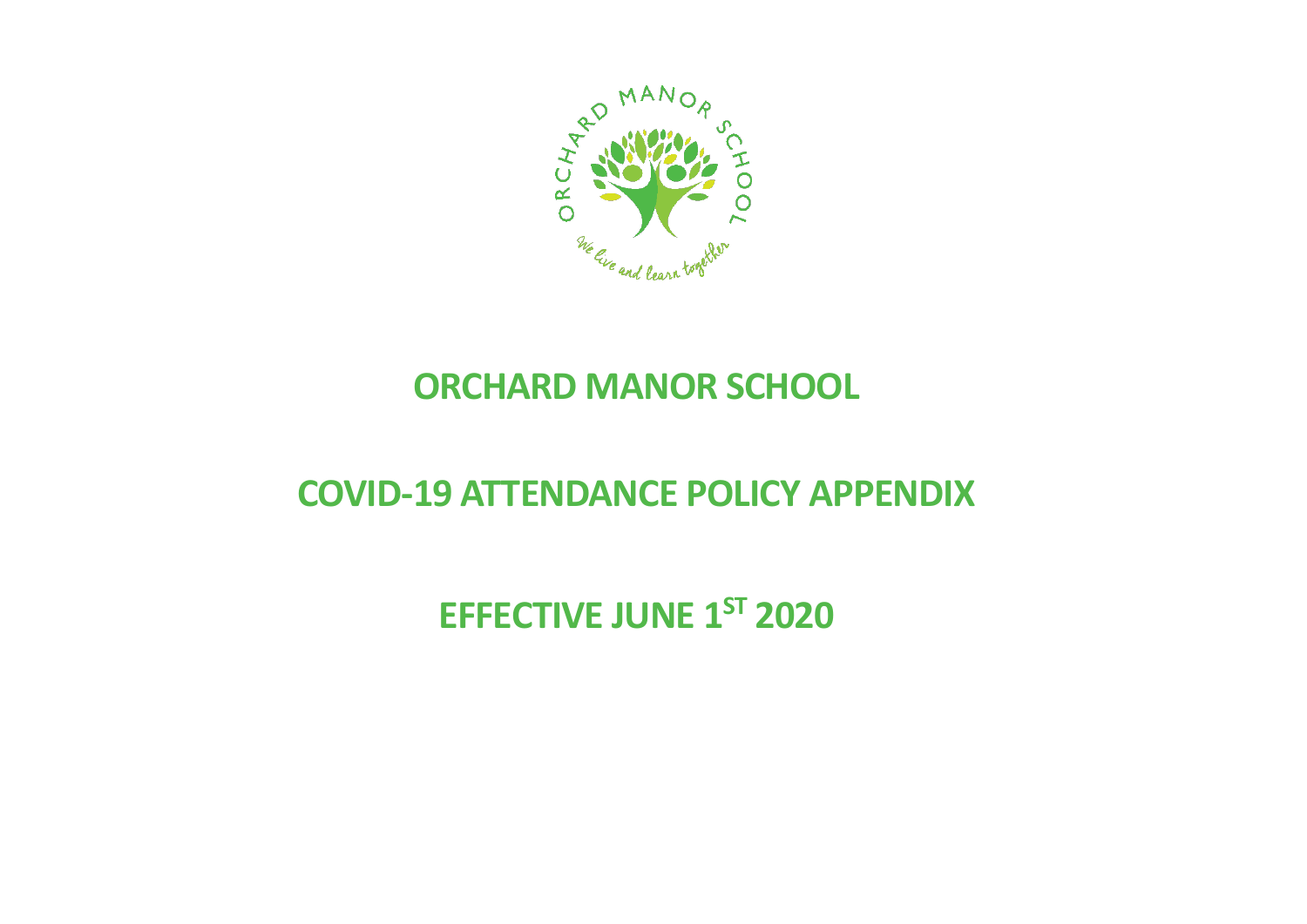As we plan the safe return of an increasing number of pupils into school, we have considered school day timings as part of our primary focus to keep the whole school community safe and minimise the risk of transmission of the virus within school.

We have implemented the following temporary changes to the school day for summer term 2020. This will be kept under weekly review in line with government guidance and consideration of how it will affect our ability to keep the school a clean and safe place for pupils and staff.

#### Start of the day

The start of the day will remain the same – 9:10am

The decision to keep the start of the day the same is to support pupils in returning to their normal school routine. However, we understand that transport will inevitably limit what time pupils arrive at school. Parents are being asked by the local authority to provide transport to and from school for their child where possible. If pupils required transport, county transport will do as best they can to provide this. This may mean a staggered arrival of pupils to school in the morning.

Monday morning start time will remain unchanged – 10:40am.

#### End of the day

The end of the day will change – 3:00pm rather than 3:35pm.

We understand that there will be an increased burden for cleaning and sanitising school equipment and rooms which cannot be done by our cleaning staff alone. The decision to move the end of the day to 3:00pm is to ensure staff have enough to clean and prepare classrooms for the next day. This will also allow teachers to complete other tasks including keeping in contact with pupils who are not attending school and ensuring online learning resources are made available to pupils.

An earlier finish to the day will also enable pick-up by parents and taxis to be staggered if necessary.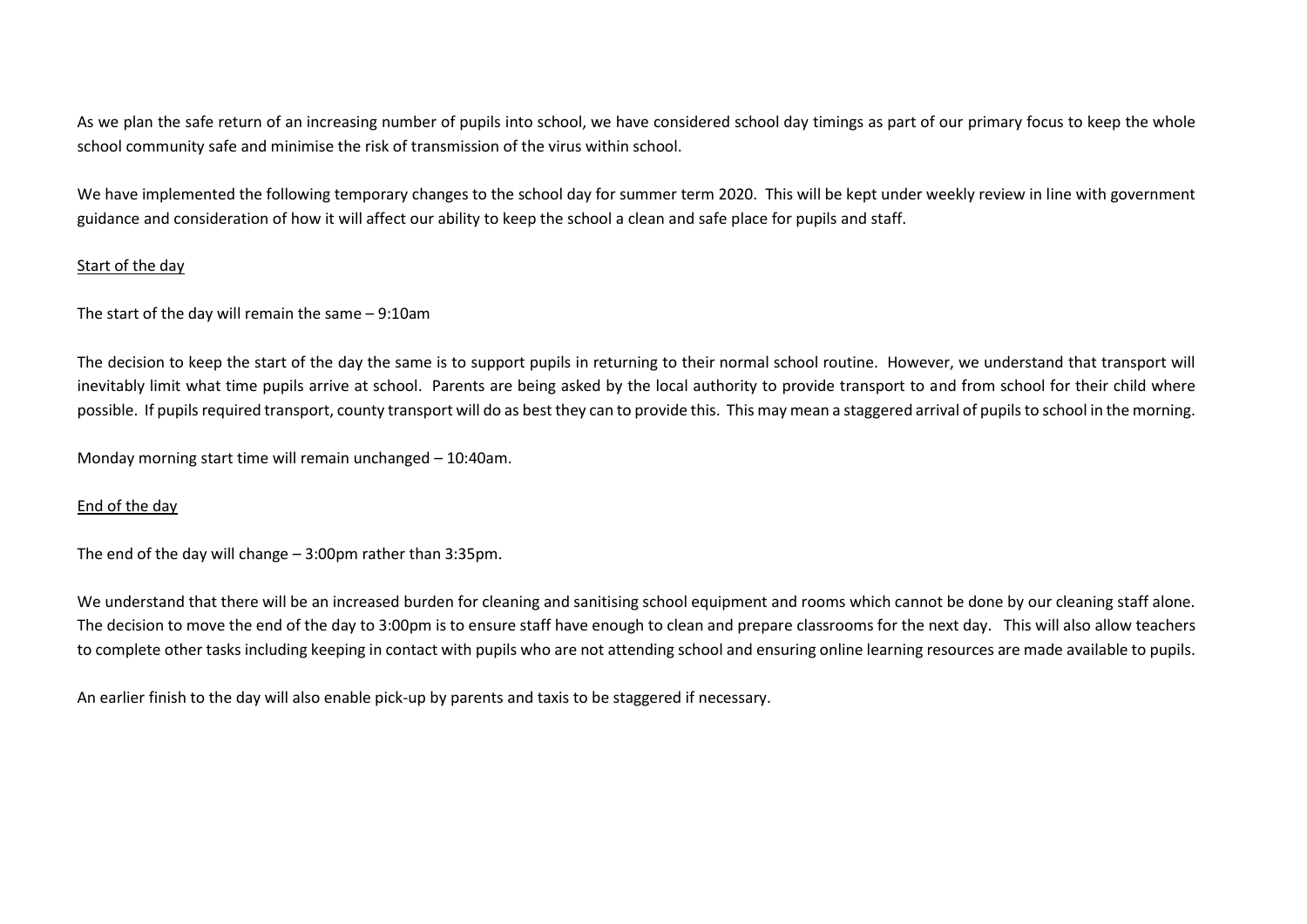### **Pupil Register Codes** - **COVID19 From 8.6.20**

**Teachers in charge of groups will need to ensure the register is taken for pupils who are expected in school that day. Please see below for guidance on the correct coding. Pupils not expected in school will have marks pre populated.**

|   | <b>PRESENT</b>                                                   |                                                                                                                                                                                                                                                              |  |
|---|------------------------------------------------------------------|--------------------------------------------------------------------------------------------------------------------------------------------------------------------------------------------------------------------------------------------------------------|--|
|   | <b>PRESENT</b>                                                   |                                                                                                                                                                                                                                                              |  |
| X | No Place has been offered                                        | No place offered - not expecting child in<br>EHCP has a risk assessment in place that advises pupil not to be in school                                                                                                                                      |  |
| Ϋ | Place is offered but pupil off due to<br>Covid19                 | <b>Suspected or confirmed case of COVID19</b><br>Someone in the household has suspected or confirmed COVID19<br>Shielding for Self or other family member<br><b>Household Isolation</b><br>Or has been risk assessed that the school cannot safely meet need |  |
|   | Place is offered - pupil off ill - NOT<br><b>COVID19 related</b> | Illness NOT suspected or confirmed case of COVID19 - MUST HAVE COMMENT                                                                                                                                                                                       |  |
| M | Place is offered - pupil attending an<br>appointment             | Dentist, Medical etc. - MUST HAVE COMMENT                                                                                                                                                                                                                    |  |
| C | <b>Authorised absence</b>                                        | Offered a place but parent choosing to not send pupil in                                                                                                                                                                                                     |  |
|   |                                                                  |                                                                                                                                                                                                                                                              |  |

### **NO OTHER CODES CAN BE USED IN REGISTER UNTIL FURTHER NOTICE**